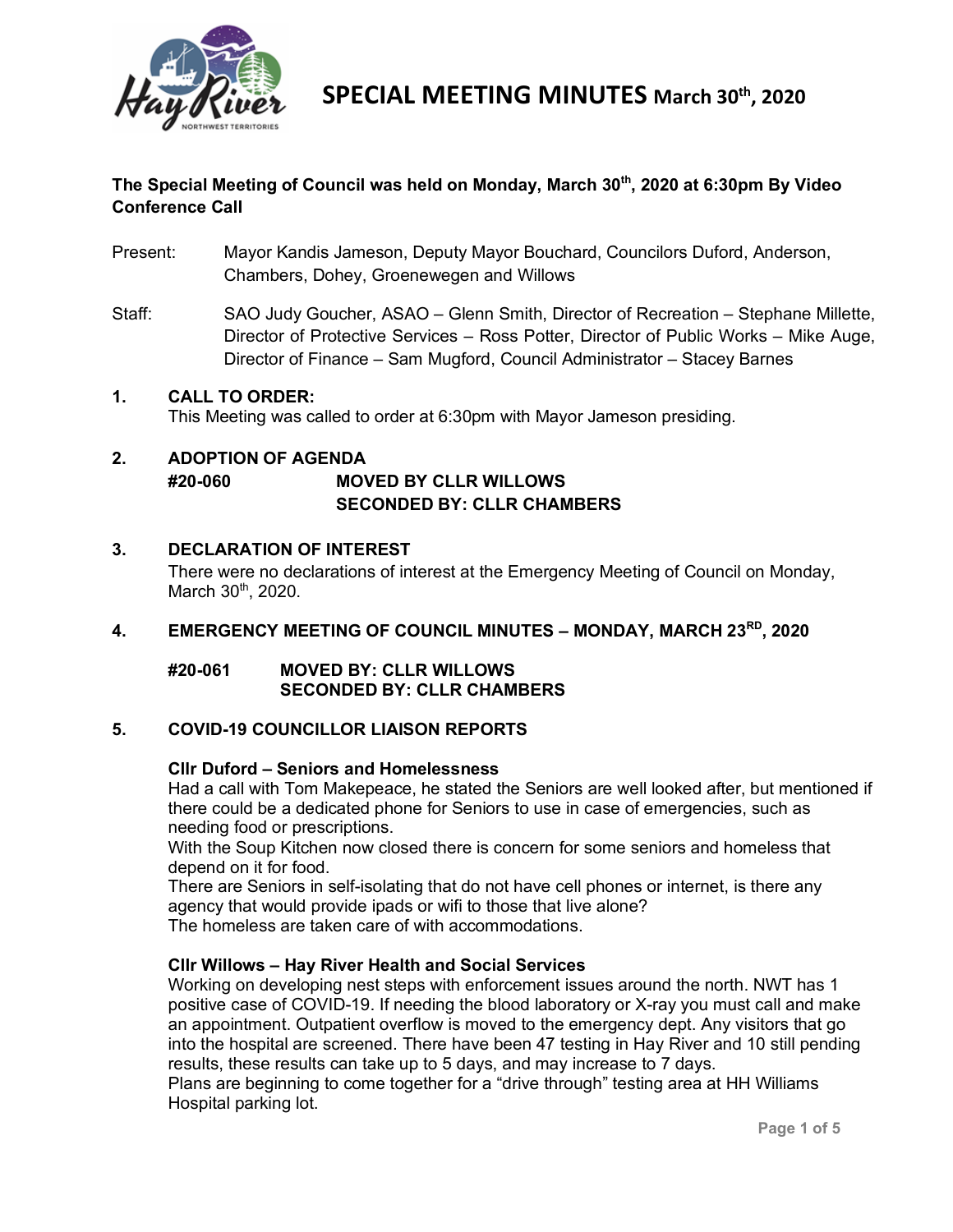

There is a full compliment of Doctors till the end of April.

There is enough PPE plus 20% for the pandemic plan. As well Suncor donated 5000 masks.

# **6 NEW BUSINESS**

- a. **COVID-19 Town of Hay River Operations Update – SAO Goucher**
	- All departments have implemented continuity plans.
	- All essential service workers are following safe work practices
	- The Visitor Information Centre is winterized, and the Tourism coordinator is working from home.
	- The recreation centre & curling club both have the ice removed, the pool has been drained and mechanicals are shut down. Cimco will be coming to town to shut the ice plant off. Cimco worker has supplied a work plan and registered with Protect NWT.
	- There is some staff working at the recreation centre in separate areas following lone worker protocols.
	- Senior Management continues to meet daily and are in regular communications with the union.
	- There are some delays in rolling out cheques, working on processes. Visa option will be coming soon.
	- At this time there is no drop off box at the main office, but things can be mailed in and mail is picked up weekly and opened with precautions.

# b. **COVID-19 - Public Communications Update – ASAO Smith**

- Worked with staff getting set up to work from home and for those essential services, information has been communicated out about safe work practices. Information about mental health has been sent out to all staff.
- Key information that has been communicated to the public in the first 3 weeks has been the THR operations, Public & Private operations, Education of what COVID-19 is and Safe Health Practices.
- 79 posts have been made on our social media, 21 updates on the bulletin boards, 12 emails to the seniors, and 6 emails to the chambers re: support programs, 2 media releases, Q&A on the local radio station with Mayor Jameson, 20 post on the Town website, and continuous emails to all town staff and Council

# c. **Operations and Maintenance Contribution Agreement**

## **RECOMMENDATION:**

## **#20-062 MOVED BY: CLLR ANDERSON SECONDED BY: DEPUTY MAYOR BOUCHARD**

**THE COUNCIL OF THE TOWN OF HAY RIVER approves the Operations and Maintenance Contribution Agreement for 2020 – 2021 in the amount of \$2,215,000.**

**CARRIED**

## **BACKGROUND:**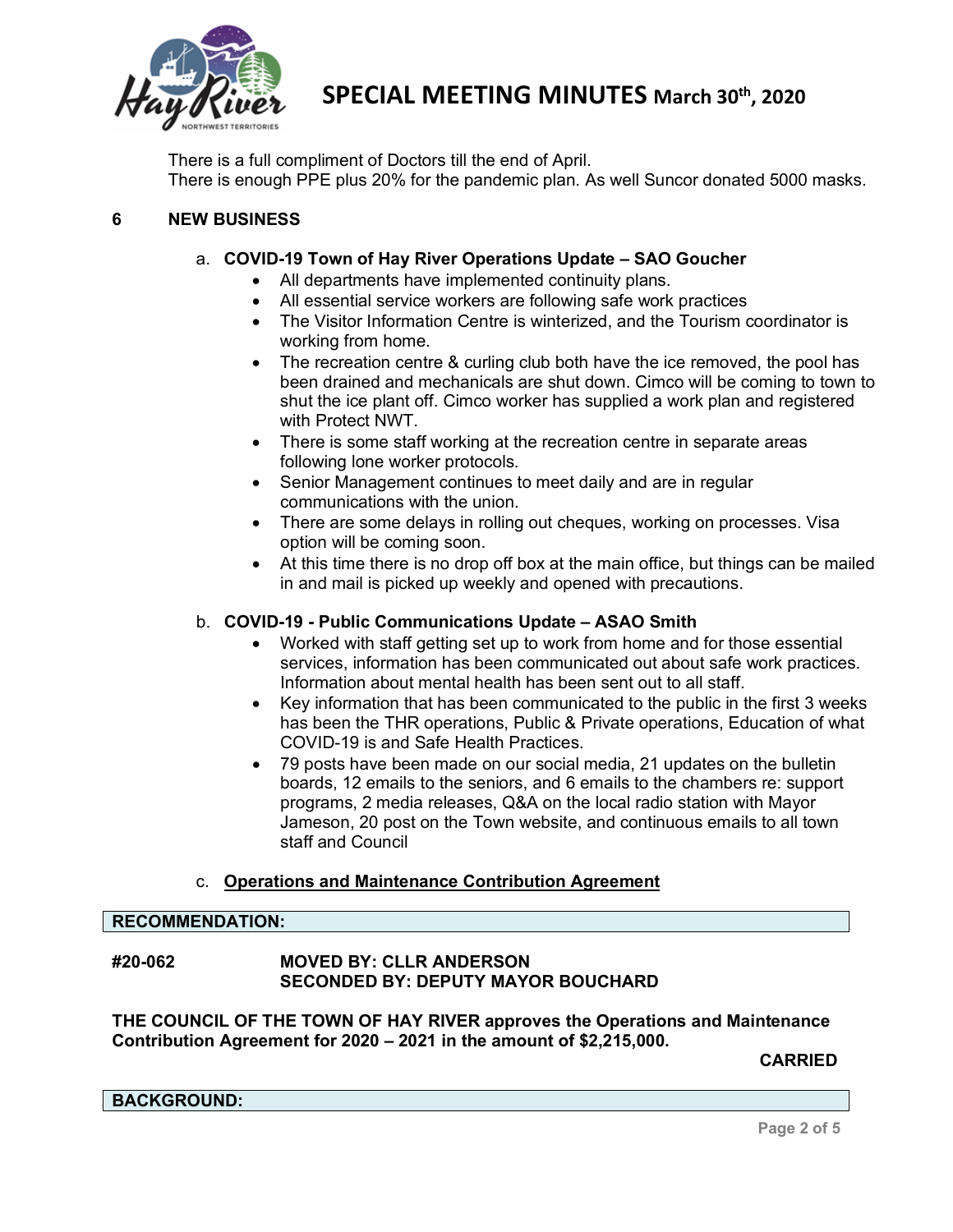

Each year Council approves a funding agreement with Government of Northwest Territories for Operations and Maintenance for the period April 1<sup>st</sup> to March 31st of the following year.

For this year April 1, 2020 to March 31, 2021 the agreement for Operations & Maintenance Funding is in the amount of \$2,215,000. This is consistent with the funding received for 2019-2020.

Once these agreements are signed, funding will flow monthly.

# **COUNCIL POLICY / STRATEGY OR GOAL:**

To obtain Operations and Maintenance Funding for the current budget year.

# **APPLICABLE LEGISLATION, BYLAWS, STUDIES, PLANS:**

Town of Hay River O&M Budget for 2020

# **FINANCIAL IMPLICATIONS:**

\$2,215,000 for operating expenditures for the calendar year.

#### **ALTERNATIVES TO RECOMMENDATIONS:**

#### N/A

## **ATTACHMENTS:**

Operations and Maintenance Contribution Agreement.

**Prepared by: Reviewed by: Sam Mugford, CPA, CA** Judy Goucher<br>Director of Finance and Administration SAO **Director of Finance and Administration SAO March 30, 2020 March 30, 2020**

## d. **Water and Sewer Contribution Agreement**

#### **RECOMMENDATION:**

## **#20-063 MOVED BY: DEPUTY MAYOR BOUCHARD SECONDED BY: CLLR CHAMBERS**

**THE COUNCIL OF THE TOWN OF HAY RIVER approves the Water and Sewer Funding Contribution Agreement for 2020 - 2021 in the amount of \$1,045,000.**

**CARRIED**

**BACKGROUND:**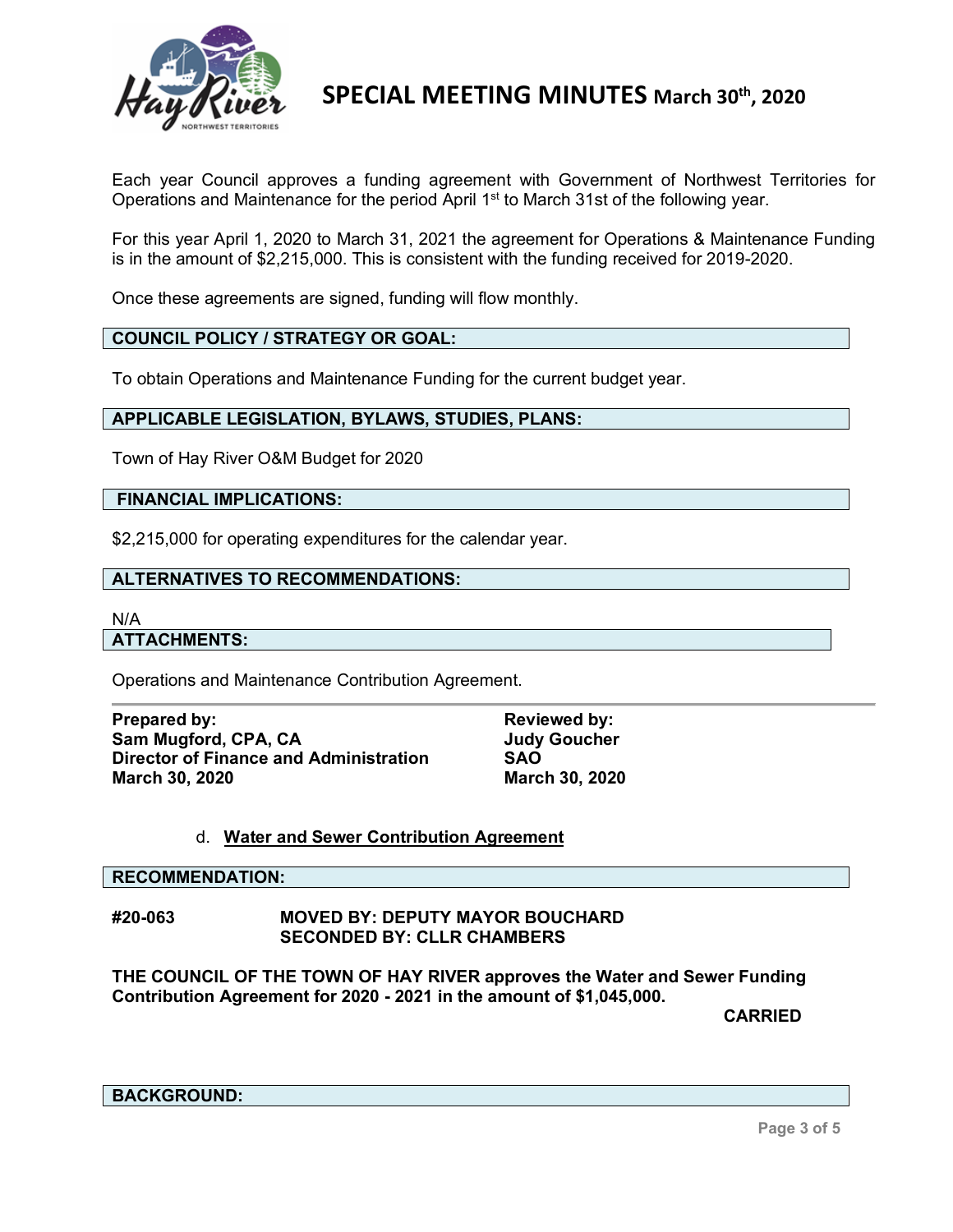

Each year Council approves a transfer agreement with Government of Northwest Territories for Water and Sewer funding for the period April 1<sup>st</sup> to March 31st of the following year.

For this year April 1, 2020 to March 31, 2021 the agreement for Water and Sewer Funding is in the amount of \$1,045,000. This is consistent with the funding received in 2019 – 2020.

Once these agreements are signed, funding will flow monthly.

## **COUNCIL POLICY / STRATEGY OR GOAL:**

To obtain Water and Sewer Funding for the current budget year.

#### **APPLICABLE LEGISLATION, BYLAWS, STUDIES, PLANS:**

Town of Hay River Utility O & M Budget for 2020

# **FINANCIAL IMPLICATIONS:**

\$1,045,000 for utility operating expenditures for the calendar year.

#### **ALTERNATIVES TO RECOMMENDATIONS:**

#### N/A

#### **ATTACHMENTS:**

Transfer Agreement – Water & Sewer Transfer Agreement.

| <b>Reviewed by:</b> |
|---------------------|
| <b>Judy Goucher</b> |
| <b>SAO</b>          |
| March 30, 2020      |
|                     |

#### **7. IN CAMERA**

## **#20-064 MOVED BY: DEPUTY MAYOR SECONDED BY: CLLR CHAMBERS**

**That the Council of the Town of Hay River move to In Camera at 7:06pm.**

**CARRIED**

## **#20-065 MOVED BY: CLLR DUFORD SECONDED BY: CLLR DOHEY**

**That the Council of the Town of Hay River move out of In Camera At 8:26PM.**